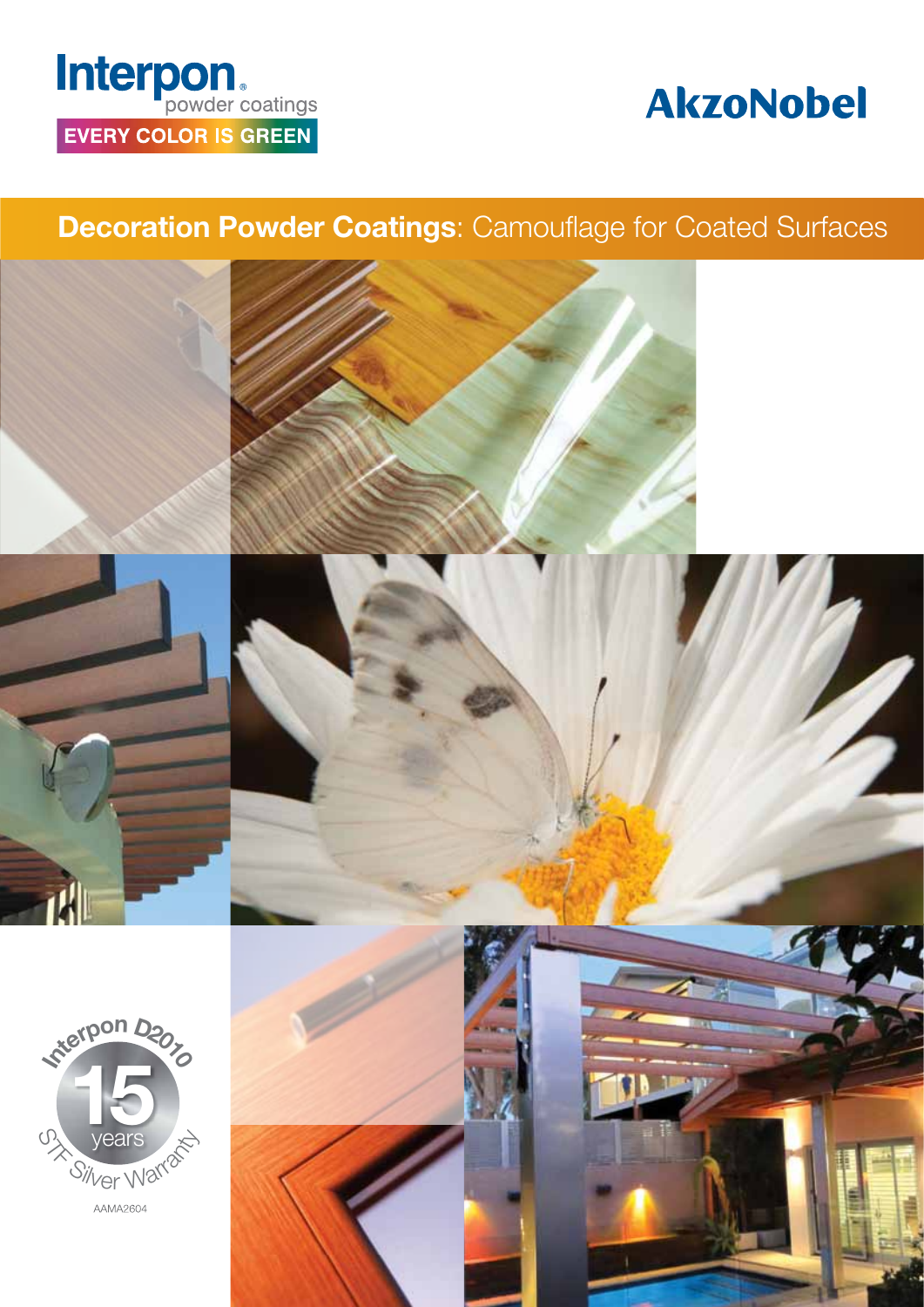

### **Decoration Powder Coatings: Camouflage for Coated Surfaces**

#### Camouflage Coatings

Powder Coatings are usually seen in solid color or metallic shades, decorating and protecting metal components.

They provide a tough, anti-corrosive finish that protects and decorates many buildings and structural components. Incredibly adaptable, powder coatings are often mistaken for other finishes such as a liquid paint, anodizing and even wood.

Powder coatings are so versatile that they can camouflage the base component to look like many other finished materials but it is more than just about mimicking other finishes that make them ideal alternatives. Powder coatings are environmentally friendly with no VOCs, cost effective, easy to maintain, extremely tough and durable and come with a performance guarantee.

#### Sublimation Technology

The established method for camouflaging one material to look like another using powder coating is called The Sublimation Process. The sublimation process can apply almost any pattern onto a base coat of powder coating, transforming the appearance of the object.

It is mostly used to transform architectural aluminium components to give them the appearance of wood. Items such as windows, doors, screens, shutters, louvres and even outdoor furniture can be transformed using the sublimation process.

The aluminium wood grain finish for example, is so realistic that it's almost undistinguishable from real wood, even from a close visual inspection. Virtually maintenance free and boasting all the benefits that come with using powder coatings, the powder coated aluminium alternative offers all the natural beauty and warm aesthetic appearance of wood without the aftercare requirements that are often labour intensive and costly when choosing a natural finish such as wood.

Exposure to sunlight fades the color of natural wood grain particularly in coastal or harsh environments such as those found in many Australian regions. Regular staining is time consuming, and splitting and rotting is inevitable, not to mention the obvious risks when using natural timer in bush fire prone areas.

4 3 2 Aluminium Film Transfer Powder Coating Primer Pre-Treatments 1

" Tough, durable, easy to apply and environmentally friendly



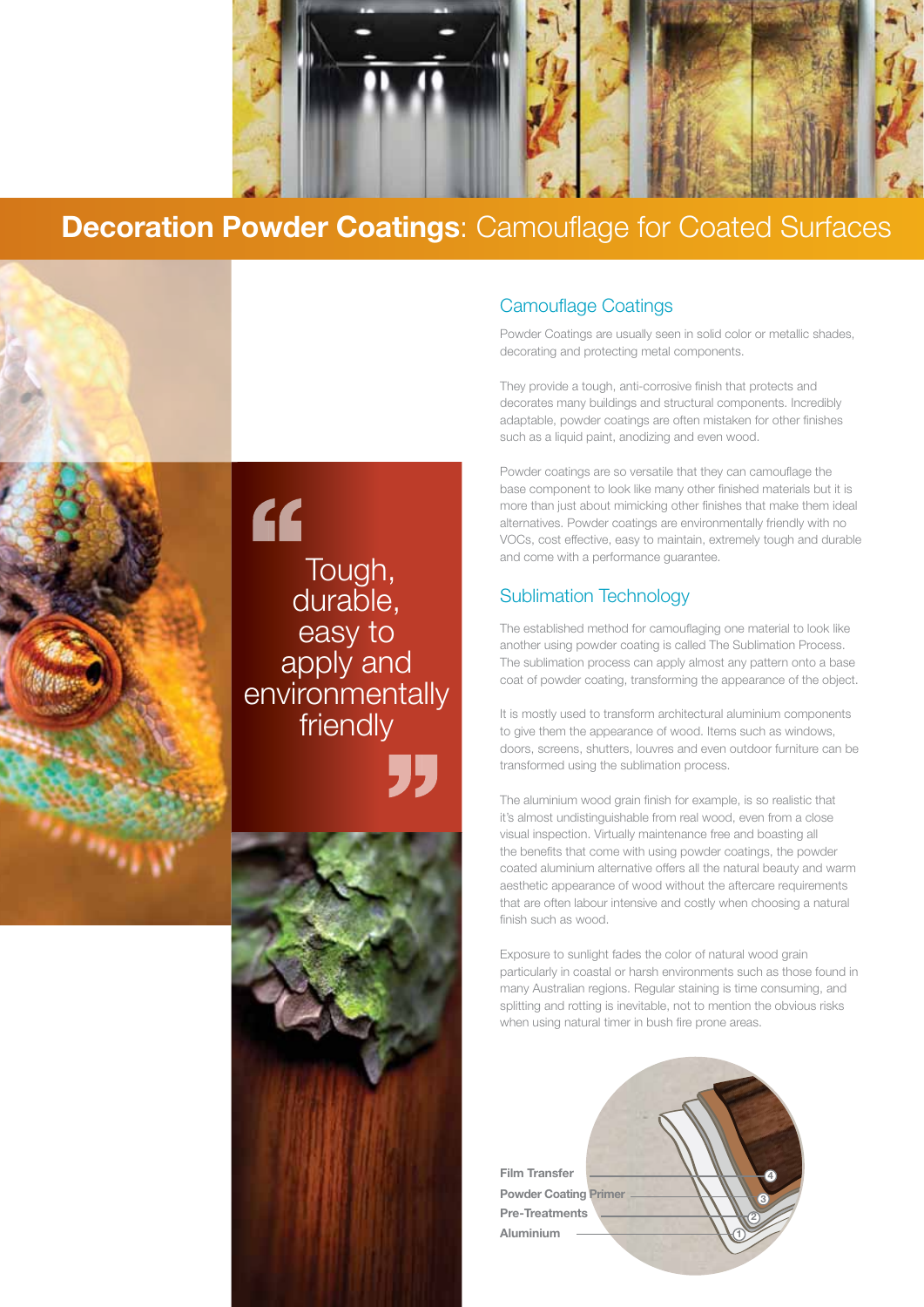## So realistic that it's almost undistinguishable from real wood



### Interpon STF

Branded Interpon STF (Sublimation Transfer Film) Interpon was the first company to develop powders for sublimation, and our powders work with film from all the major suppliers.

The key benefit of Interpon STF is to remove the constraints of wood:

- Environmentally Friendly no solvent emissions
- Design flexibility provides excellent edge coverage on conventional and multi-faceted pieces
- Consistent quality across and between the different parts
- Virtually maintenance free
- Ideal in coastal environments where after care maintenance is high
- Excellent alternative to wood in bushfire prone regions
- No costly re-staining required
- Supported by a 15 year performance warranty when applied by an approved applicator

Interpon STF powder coatings from Interpon can be developed in both interior and exterior grades. Exterior grades for the architectural aluminium market are sold as Interpon D STF series coatings.

#### AAMA Standards – performance

The coating technologies used in the Interpon D STF range of products meet globally recognized AAMA 2604 standards which set out the performance requirements with regards to gloss retention, color uniformity, weathering durability, humidity resistance, impact resistance and chemical resistance. The Interpon D STF range of products are suited perfectly for all residential and commercial applications.

#### Backed by a 15 year performance guarantee

Interpon has a range of globally supported warranties for architectural applications offering peace of mind where long term performance is a must.

Our Interpon D series of powder coatings have been in use since the 1980s on architectural metal. Designed to give an attractive finish over the long term, Interpon D powders are available to suit every climate and building type.

When applied by an Interpon D Approved Applicator, Interpon D powders also come with a guarantee of decorative performance. The Interpon D STF range of products is supported by a 15 year performance warranty on the powder coating - the only one of its kind in the Australian market. So where long term performance is paramount, powder coatings offer the complete solution - tough, durable, easy to apply and environmentally friendly.

#### Find Out More

We can connect you with experienced partners who specialise in this unique process. Contact your local Interpon representative or call our Interpon Customer Care team on 1800 630 516 to obtain further information regarding our range of Interpon STF products.